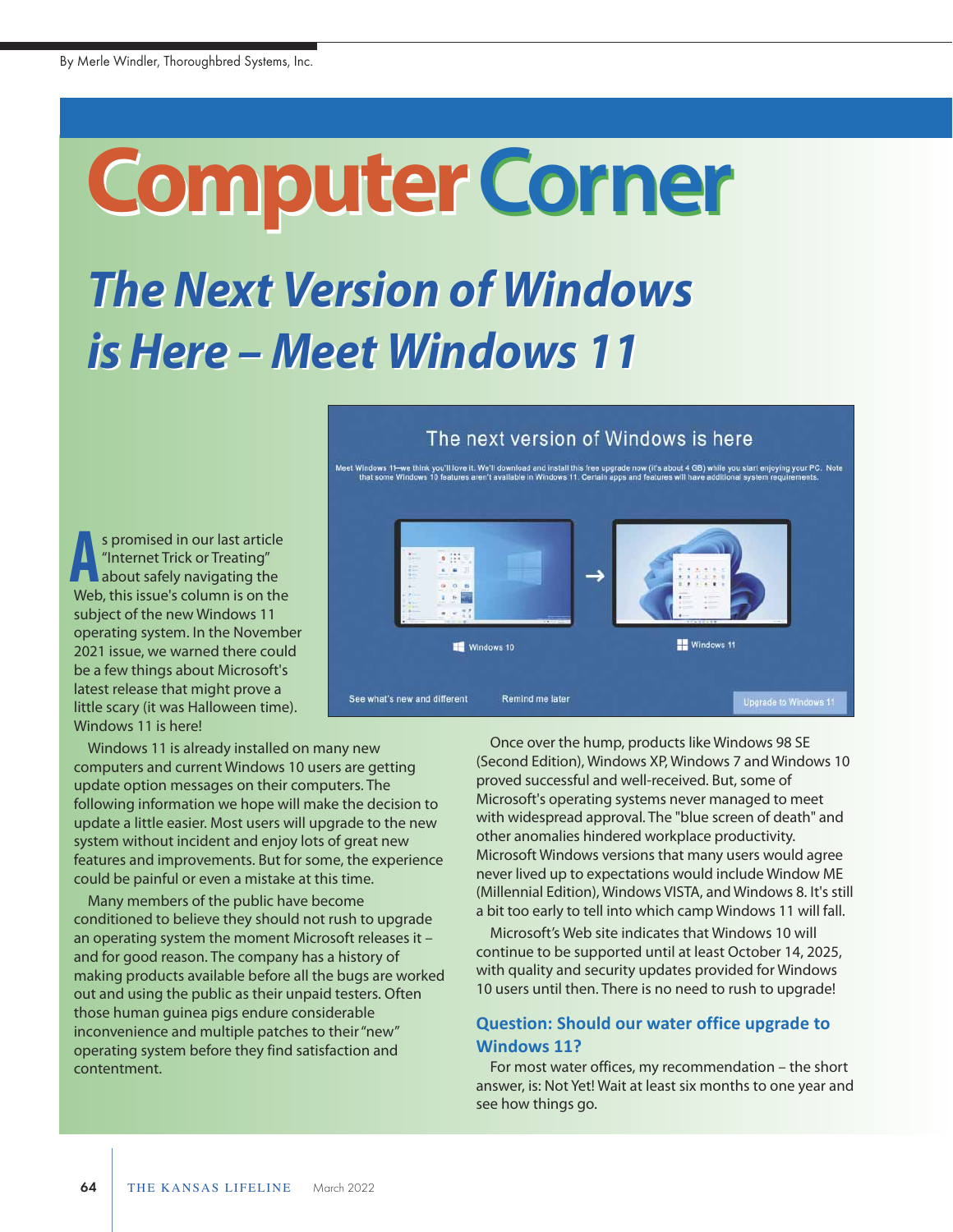Most Windows 10 users with computer equipment less than five years old will upgrade to Windows 11 without difficulty or problem. However, water utilities with Microsoft Windows-based: electronic meter reading systems, computer control, and telemetry systems, multiple computers networked, and computers, printers or other equipment used in their system that are more than five years old, should do a little research into potential problems before upgrading or postpone updating.

Many of the Windows 11

commonly known problems reported upon release have already been fixed: AMD processors losing 15 percent or more performance, missing widgets, inability to type in the search box, etc. Meanwhile, several of the most anticipated new features have not been included, and many reported problems remain unfixed.

Coincidentally, while working on this article, a water office clerk called our support line stating that "...we just upgraded to Windows 11 and now a network printer won't print and programs shared with other office computers across the network will no longer run on workstations!"

When the upgrade screen for Windows 11 popped up boasting of the wonderful new operating system with a \$0 price tag, naturally, the clerk saw no reason not to answer in the affirmative and upgrade. After all, she had upgraded her home computer and had a perfectly fine experience. Of course, her home computer was not on a network sharing printers and software with others. Fortunately, an easy solution came off without a hitch: "Revert to Windows 10", for now.

Windows 11 includes more than two dozen areas of improvements, new features and changes. But, unless one has a need for one of

**When the upgrade screen for Windows 11 popped up boasting of the wonderful new operating system with a \$0 price tag, naturally, the clerk saw no reason not to answer in the affirmative and upgrade.**  the handful of truly great new features in Windows 11, the safest choice for most water offices will be to stay with Windows 10, for now. There is 'plenty of time' to upgrade before October 2025.

Of course, before upgrading ANYTHING - BACKUP anything of importance, just in case. Before seriously considering upgrades to Windows 11 - everyone should contact their software and hardware vendors to ensure Windows 11 compatibility. If the upgrade installs as intended, there is a 10-day window of opportunity, during which, an option to revert to Windows 10 is available.

For the people like my wife who like to have ten things open at once, there's a pretty cool new feature called "Snap Layouts". It allows working with a bunch of open windows that allows one to arrange them in different layouts on the screen and then save that arrangement. Microsoft recommends designing groups of favorite frequently used apps and windows with Snap Layouts. Then, maximize and minimize the entire bunch to the taskbar with the new Snap Groups feature. "One mouse click" – and all favorites open up in the saved configuration.

#### **SYSTEM REQUIREMENTS: (Basically, a computer from 2017 or newer)**

1. TPM 2.0 - (Trusted Platform Module technology). TPM provides hardware-based security functions and is the international standard for microcontrollers dedicated to hardware security to control access to protected data. Nearly all modern CPU chips support TPM and simply require a BIOS setting on the motherboard setup to allow Windows 11 installation. Some motherboards, usually laptops, include a dedicated TPM controller.

2. Intel 8th Gen/AMD Zen+ or better CPU - (Central Processing Unit) Basically, the "brain" of the computer. It does basic math and logical operations and carries out instructions directed by programs.

3. Secure Boot option must be supported by the motherboard. Secure Boot helps a computer resist attacks and infection from malware on startup. Microsoft's website states: "While the requirement to upgrade a Windows 10 device to Windows 11 is only that the PC be Secure Boot capable by having UEFI/BIOS enabled, you may also consider enabling or turning Secure Boot on for better security." (Basically, this means a less than five-year-old computer motherboard that has a setup feature called 'UEFI/BIOS'.)

4. One must have an Internet Connection and have created a Microsoft Account to get the Windows 11 upgrade.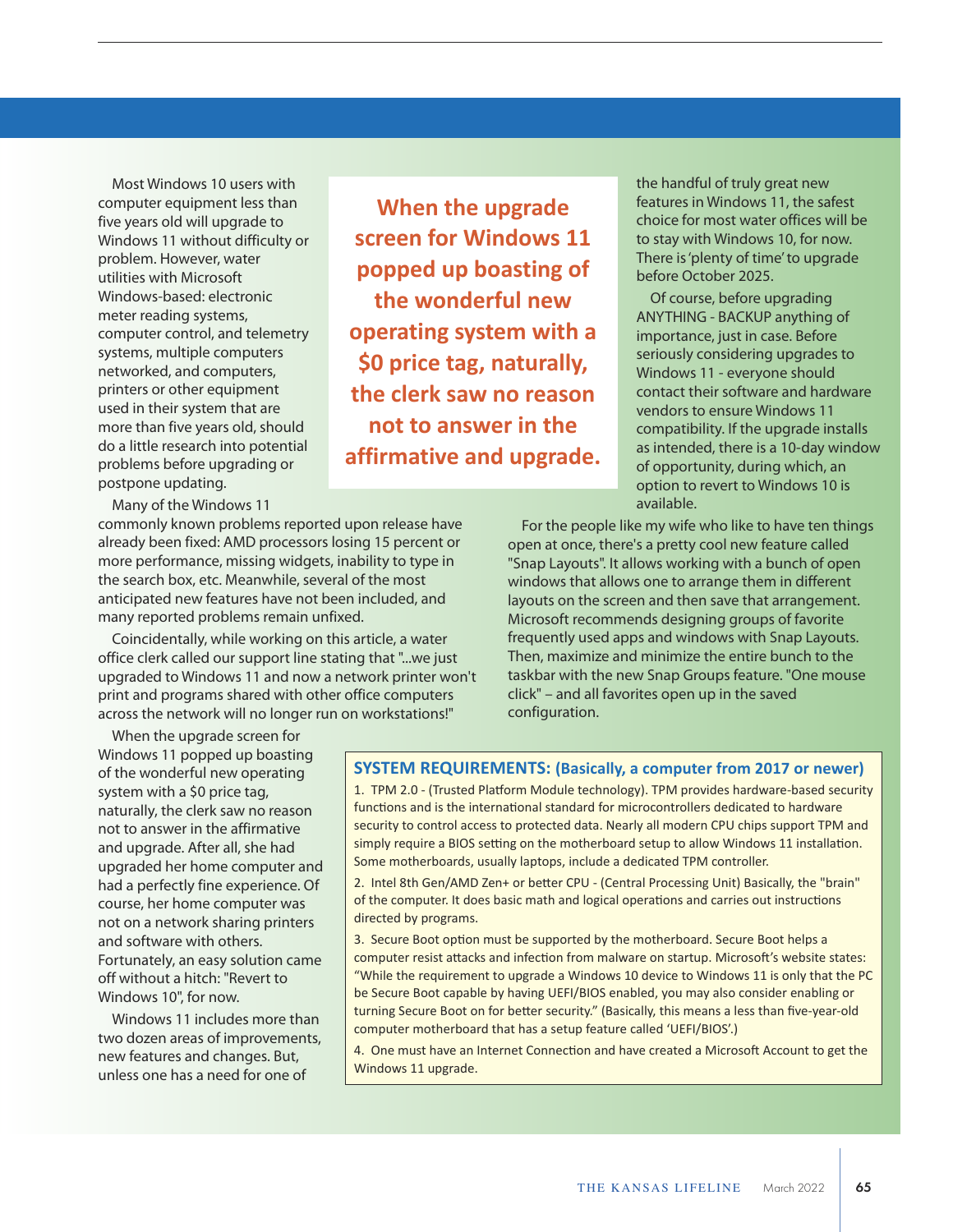### **THE PROS:**

For Rural Water Districts and Small Municipal Offices with "less than stellar" Internet service, one of the best features of Windows 11 will be much faster updates due to a new, improved background installation mechanism. And Microsoft has promised that Windows updates will now be 40 percent smaller, making the process even more efficient.

Microsoft Windows 11 new or improved features and items:

- $\blacklozenge$  Lots of minor cosmetic and visual changes like the new rounded corners style
- ◆ Snap Layout and Other New Multitasking Features
- ◆ Auto HDR and Dynamic Refresh Rate
- $\blacklozenge$  Microsoft TEAMS improvements
- $\blacklozenge$  Touch Keyboard Improvements
- ◆ Screen Time and Battery Usage
- ◆ Advanced Gesture Controls
- $\blacklozenge$  Snap Assist improvements
- $\triangle$  Redesigned Settings App
- ◆ Faster Windows Updates ◆ Minimal Lock Screen
- $\blacklozenge$  Snappy Animations
- ◆ Universal Media Control
- $\blacklozenge$  Teams Chat Integration
- ◆ Wallpapers and Sounds
- $\blacklozenge$  Windows 11 Widgets
- $\triangle$  Clipboard Syncing
- $\triangle$  Focus Sessions
- $\triangle$  ARM Emulation
- ◆ Microsoft Store
- $\triangle$  Context Menu
- $\triangle$  Action Center
- $\blacklozenge$  Voice Typing
- $\blacklozenge$  File Explorer
- $\blacklozenge$  Start Menu
- $\blacklozenge$  Photos (photo editor)
- $\blacklozenge$  Your Phone App
- ◆ MS Office (trial)
- $\blacklozenge$  Media Player
- $\blacklozenge$  MS Paint

Some new features are directed at specific groups of users, such as laptop/tablet users or gamers. Laptop and tablet users might like the new Touch Keyboard Improvements that replaced the old Tablet Mode. Laptop and tablet users will particularly enjoy the more informative new 'Screen Time and Battery Usage' feature.

Some new features may require high-performance Video Graphics Cards or newer faster hard drives than the traditional SATA (Serial Advanced Technology Attachment) drives. SSD (Solid State Drive) or NVMe (Nonvolatile Memory Express) with 1TB minimum space available are recommended for best performance. Also, RAM (Random Access Memory) can be an issue with features that need, or at least run more efficiently with more than the 8gb or 16gb of RAM that is common on many computers in use today.

My favorite improvements? They include Snap Layouts, easier setup of multiple webcams, mics and headsets, easier improved Microsoft Teams video meetings and chat support, the touch keyboard improvements, and faster shutdown and restart. I like some of the cosmetic changes – others, not so much.

I thought of a particular city clerk who suffers from rheumatoid arthritis in her hands when I learned of the improved voice recognition feature: "Voice Typing" allows for dictation using a microphone to create documents with automatic punctuation.

## **THE CONS:**

- 1. Error messages when attempting to upgrade, falsely stating the computer is not compatible. A simple setting change, as described in the "System Requirements" earlier in this article is sometimes all that is required to handle this.
- 2. Windows 11 will have yearly feature updates instead of twice a year, as before. So, it may be a longer wait until removed features may be reinstated or new features added.
- 3. Microsoft has announced that Windows 11 installs on systems that don't meet the minimum requirements will not be guaranteed updates and security patches.
- 4. Removal of several popular features users were accustomed to from Windows 7 and 10 . . .
	- a. Less customizable start menu and missing live tiles
	- b. Less customizable taskbar can only change the alignment or order of the icons
	- c. Less functional/integratable calendar
	- d. Missing previous features: such as drag and drop files to the taskbar
	- It could be that over time we may see Microsoft reinstate some of the features users find missing at customer request.
- 5. Windows 11 has the same Taskbar, Start Menu and File Explorer as Windows 10, but with new unfamiliar layouts, icons and navigation menus. It takes a little time to become familiar with the new Icons replacing common basic tasks previously listed on the menus.

The first thing I did was change the new Windows 11 taskbar icons' settings from centered to left-aligned, as I had been used to using in all previous Windows versions. To me, it just seemed an example of a lot of the changes that seem to be "change for change's sake", not a change that actually makes things better.